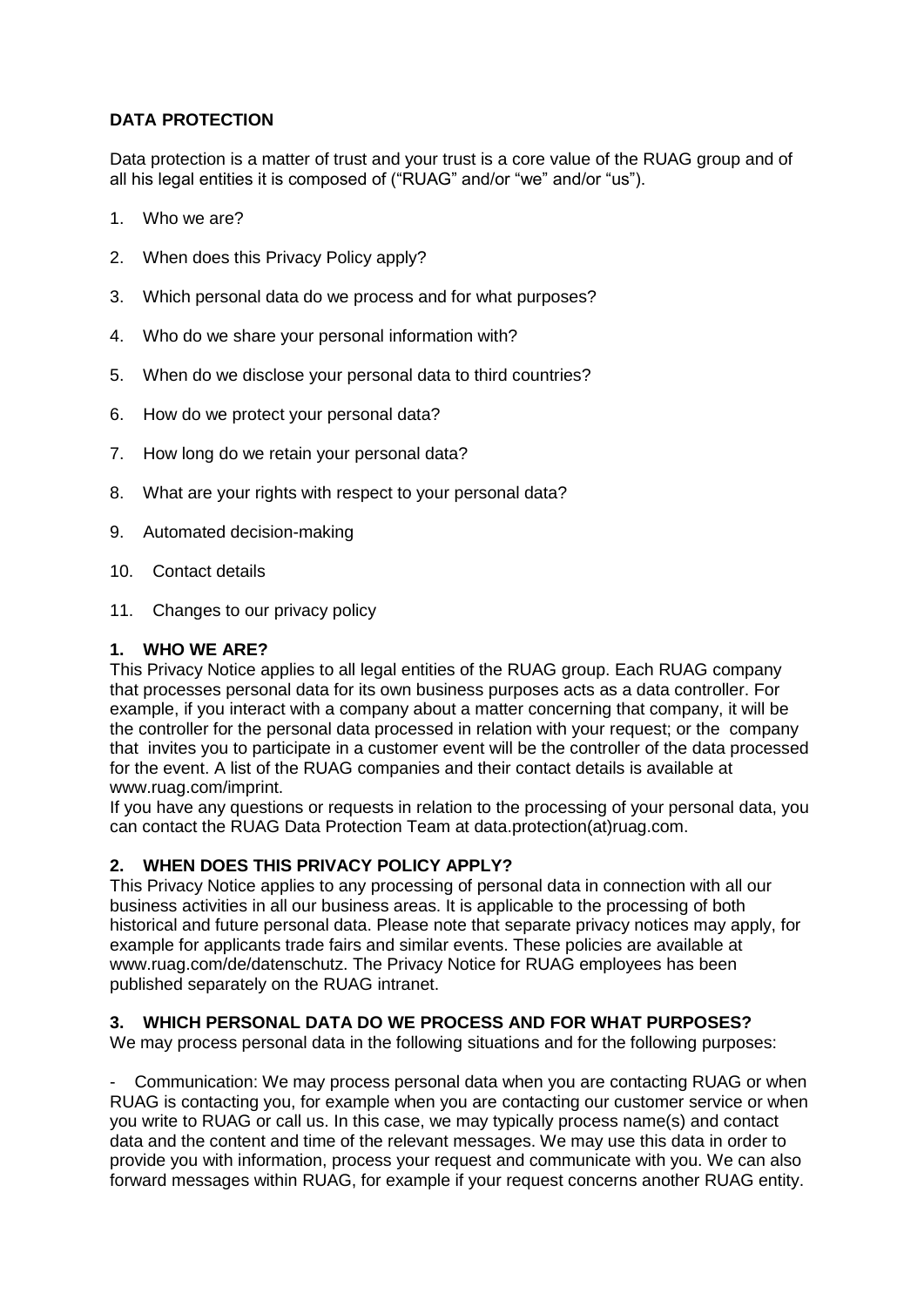Visiting websites; using apps: When you visit our websites or install and use an app from RUAG, we may automatically collect information such as your browser, the IP address of your computer, your internet service provider, the site from which you navigated to our website, the duration of your visit to our website and what type of device you are using (for example a computer, a smart phone or a tablet and the respective operating system).

We may also keep a record of the pages that you view during your visit. This information may be used to improve the way in which our website operates, for statistical and systems administration purposes. We may also use "cookies", which are small text files that are temporarily or permanently stored on your device when you visit our website. Cookies collect information about the number of visitors to the websites, the pages visited and the time spent on the websites. They are often required for the functionality of our website.

Other cookies may be used to personalize the offer or in order to allow RUAG to show you targeted advertising from third parties. You may refuse the use of cookies by selecting the appropriate settings on your browser or by declining cookies when you visit our websites. However, this may affect your experience of the website. Cookies that are essential for technically error-free and optimal operation of our services ("technically necessary cookies") may be stored on the basis of our legitimate interest. Cookies that are not technically essential may be set only when you have given your consent.

You may change your cookie settings at any time and withdraw any consent that you have already given.

We may also use the analytics services of third-party service providers, and this could result in the processing of data concerning you by the service provider involved. We would advise you to read the privacy notices of these third-party service providers.

Our websites may use the following analytics services:

"Matomo", operated by InnoCraft Ltd., 150 Willis St., 6011 Wellington, New Zealand. "Google Analytics", operated by Google LLC, 1600 Amphitheatre Parkway, Mountain View, CA 94043, USA or, for services provided in the European Economic Area and in Switzerland, by Google Ireland Limited, Gordon House, Barrow Street, Dublin 4, Ireland.

"Hotjar", operated by Hotjar Ltd., Level 2, St. Julians Business Centre, 3, Elia Zammit Street, St Julians STJ 1000, Malta.

For statistical analysis of visitor access, cookie-generated user information may be transmitted to our servers and stored for usage analysis for the purpose of optimising our website.

No information about your use of this website collected by cookies will be disclosed to third parties. To learn about the purpose and scope of the processing of your data, and about your rights and ways to protect your privacy, please visit the following websites where the privacy policies of the aforementioned providers can be viewed:

Matomo: https://matomo.org/privacy-policy/

Google Analytics: https://policies.google.com/privacy?hl=de Hotiar: https://www.hotiar.com/legal/policies/privacy/

Lastly, we may also use functionalities from providers such as LinkedIn, which may result in the provider concerned processing data about you. We advise you to read the privacy policies of these third-party providers. Our webpages contain or may contain links or plug-ins that redirect visitors to the websites of the following social networks.

"Facebook", operated by Facebook Inc., 1601 Willow Rd, 94025 Menlo Park, USA, or if the service is provided in the EU by Facebook Ireland Limited, 4 Grand Canal Square, Dublin 2, Ireland; and "Instagram", operated by Facebook, 1601 Willow Rd, 94025 Menlo Park,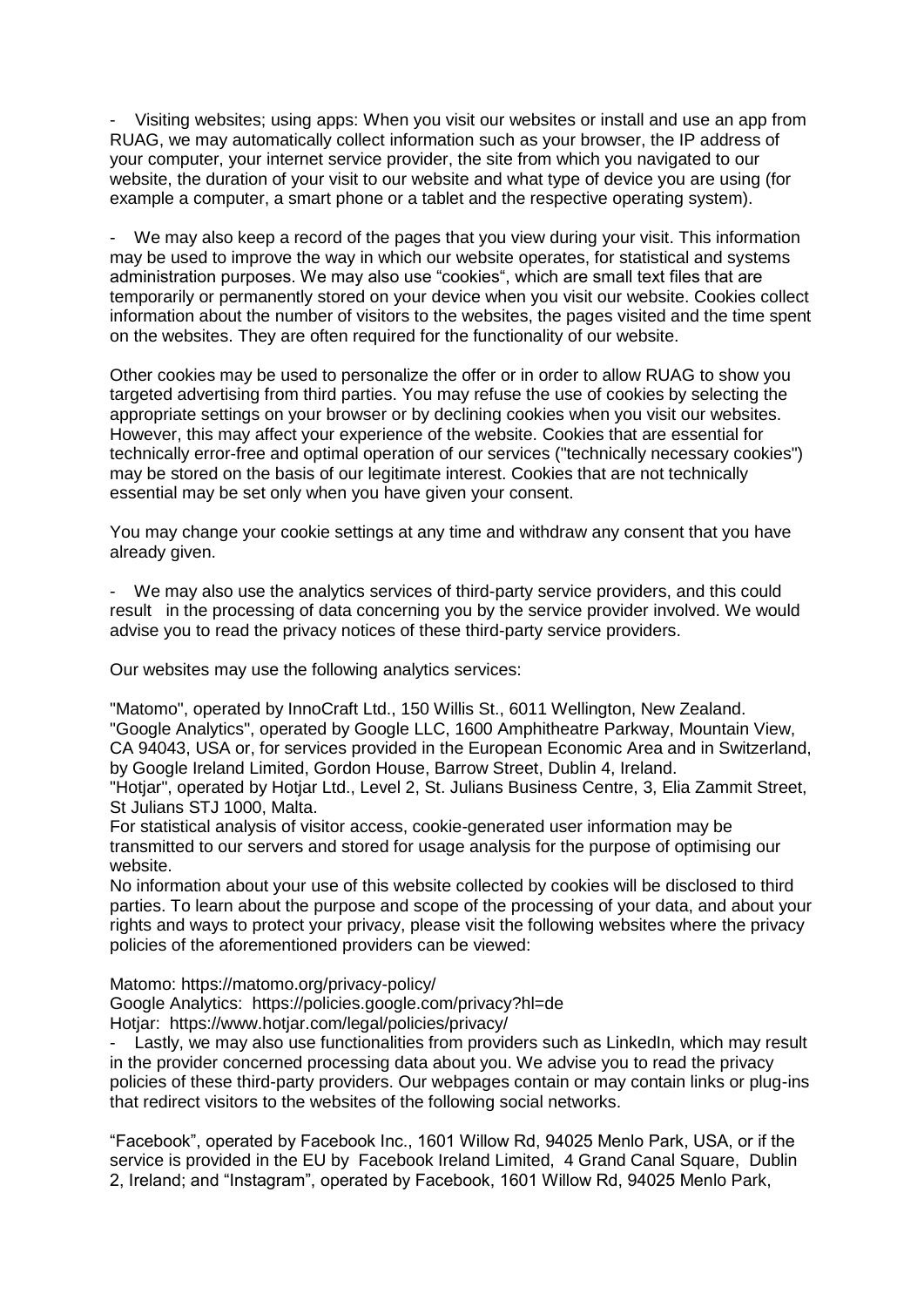USA, or if the service is provided in the EU by Facebook Ireland Limited, 4 Grand Canal Square, Dublin 2, Ireland.

"Pinterest", operated by Pinterest Inc., 808 Brannan Street, San Francisco, CA 94103- 4904, USA.

"YouTube", a service operated by Google LLC, 1600 Amphitheatre Parkway, Mountain View, CA 94043, USA or, for services provided in the European Economic Area and in Switzerland, by Google Ireland Limited, Gordon House, Barrow Street, Dublin 4, Ireland.

"Twitter", operated by Twitter Inc., 795 Folsom St., Suite 600, San Francisco, CA 94107 USA.

"LinkedIn", operated by LinkedIn Ireland Unlimited Company, Wilton Place, Dublin 2, Ireland. "XING", operated by XING AG, Dammtorstraße 29-32, 20354 Hamburg, Germany.

If you click on one of the above links or buttons, you will be redirected to the websites of the aforementioned social networks.

The content of any data transmitted is beyond our sphere of control.

If you click on the relevant link or button, information that you have viewed on certain pages of our website may be forwarded to the servers of the above social networks.

For users who are logged into the aforementioned social networks at the same time, this means that the usage data may be assigned to your personal account or profile.

If you use the links or buttons, it cannot be excluded that this information will be transmitted directly from your browser to the aforementioned social networks and stored there. Even if you are not a member of the aforementioned social networks, these social networks may nevertheless still identify and store your IP, which is also beyond our sphere of control.

To learn about the purpose and scope of the processing of your data, and about your rights and ways to protect your privacy, please visit the following websites where the privacy policies of the aforementioned providers can be viewed:

Facebook: https://de-de.facebook.com/policy.php Instagram: http://instagram.com/about/legal/privacy/ Pinterest: https://policy.pinterest.com/de/privacy-policy YouTube: https://policies.google.com/privacy?hl=de Twitter: http://twitter.com/privacy

LinkedIn: https://www.linkedin.com/legal/privacy-policy

XING: https://privacy.xing.com/de/datenschutzerklaerung

If you do not consent to the aforementioned social networks collecting data about you when operating the links or buttons, please log off from the respective account before visiting our website. You also have the option of blocking add-ons or the websites on your browser.

Social media content displays: We may use certain services for displaying webpages and managing our social networks to display content on social media and plug-ins. The following services may be used:

"Flockler", operated by Flockler, Rautatienkatu 21 B, 33100, Tampere, Finland. "ShareThis", operated by ShareThis Inc., 4005 Miranda Ave, Suite 100, Palo Alto, 94304 California, USA.

Clicking on, liking, commenting, or similarly interacting with the respective social network could create a link to the service. Your IP address could be made available to the service provider. This could also be the case even if you are not logged onto the social network concerned. The basis for prospective use is a legitimate interest in the broadest possible exposure of the social media channels used. To learn about the purpose and scope of the processing of your data, and about your rights and ways to protect your privacy, please visit the following websites where the privacy policies of the aforementioned providers can be viewed: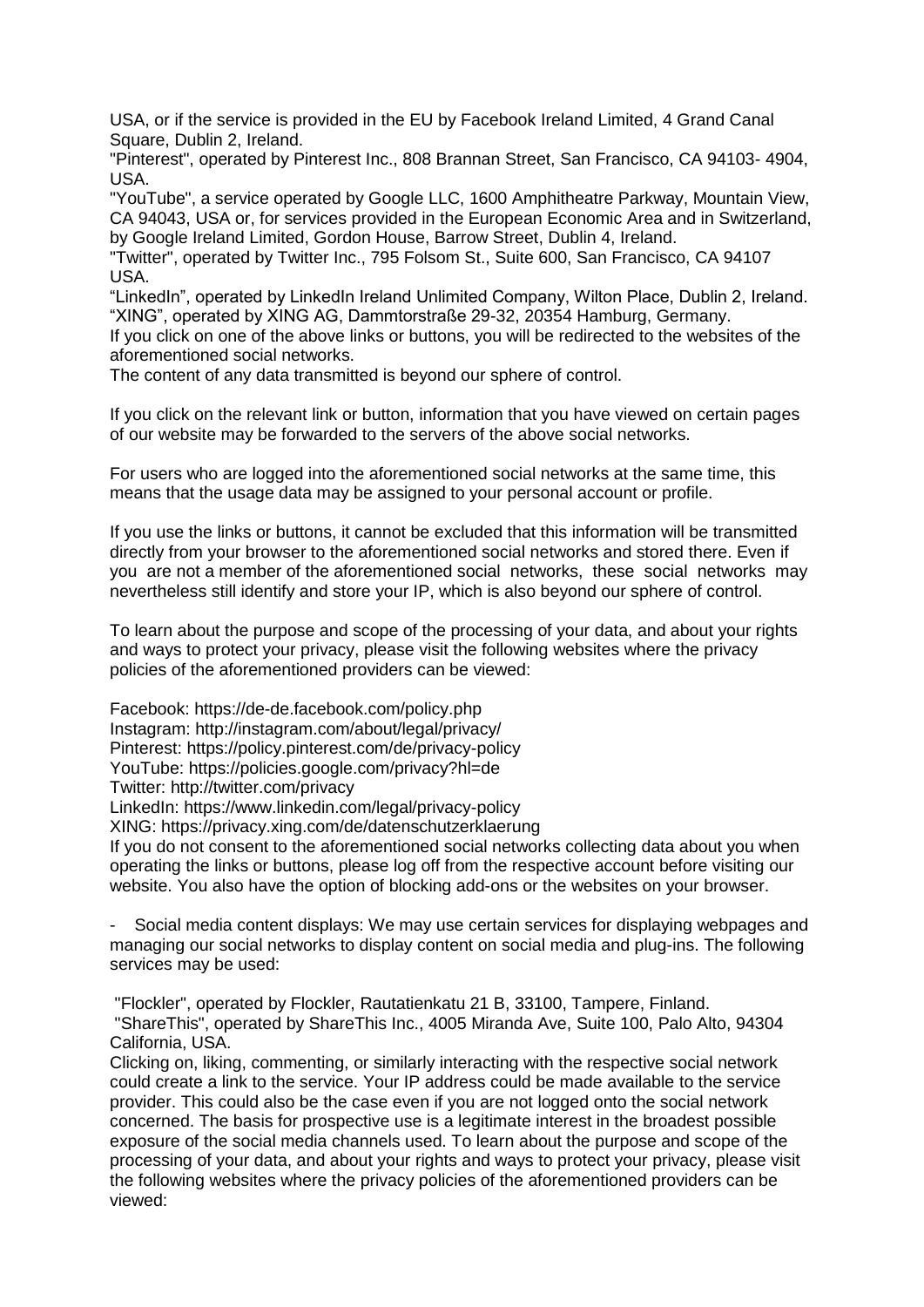#### Flockler: https://flockler.com/de ShareThis: https://sharethis.com/privacy/

- YouTube: Our webpages may have integrated videos that are linked to YouTube. If you click on the YouTube button in this case, you will be redirected to our videos on the website of YouTube. We then only enable the connection to the YouTube service. YouTube is a service operated by Google LLC, 1600 Amphitheatre Parkway, Mountain View, CA 94043, USA or, for services provided in the European Economic Area and in Switzerland, by Google Ireland Limited, Gordon House, Barrow Street, Dublin 4, Ireland.

If you do not consent to storage of these data about your visit, you can refuse cookies by making the appropriate settings on your browser or by not accepting cookies on visiting the website.

For more information on the purpose and scope of data collection and use by Google, as well as on your rights and setting options for protection for you as a YouTube customer, please see the privacy policies of YouTube: (www.google.com/policies/privacy/).

- Google Maps: The websites may use Google Maps from Google Ireland Limited, Gordon House, 4 Barrow St, Dublin, D04 E5W5, Ireland. Google Maps is a web service for displaying interactive maps to visually display geographic information. This service, if used, will show you our location, making it easier for you to reach our premises.

Whenever you open a subpage that contains an integrated Google Maps map, information about your use of our website (e.g., your IP address) is transmitted to Google servers and stored there. The information may also be transmitted to Google LLC's servers in the USA. This is done regardless of whether you are logged in to a user account provided by Google or whether there even is a user account. If you are logged in to Google, your data will be assigned to your account directly. If you do not want this association with your Google profile, you need to sign out before clicking on the button. Google stores your data (even for users who are not logged in) as usage profiles and evaluates them.

Collection, storage, and evaluation are based on Google's legitimate interest in displaying personalised advertising, market research, and/or user-oriented design of Google websites. You have the right to object to the generation of these user profiles, but you must contact Google to exercise that right. If you do not consent to storage of these data about your visit, you can refuse cookies by making the appropriate settings on your browser or by not accepting cookies on visiting the website. Use of Google Maps is based on the legitimate interest of RUAG or a third party.

- Issuu: Components of the Issuu web service operated by Issuu Inc. – 131 Lytton Ave, Palo Alto, CA 94301, USA – may be used on our website to enable magazines and catalogues to be published, disseminated, and accessed. The magazines and excerpts we have posted on Issuu are published only on the www.issuu.com website. When you open one of our webpages linked to Issuu, you are automatically redirected to https://issuu.com. When you view the online-newspaper posted on our website, data with information about the time and duration of use are transmitted to Issuu's servers.

Issuu also launches Google Analytics tracking. This is tracking is performed by Issuu itself, and we do not have access to it. You can disable Google Analytics tracking using the deactivation tools that Google provides for some internet browsers. If you have an Issuu user account and do not want Issuu to collect data about you from our website and link it to your account data held by Issuu, you need to sign out of your user account before you visit our website. Use of Issuu is based on the legitimate interest of RUAG or a third party. If you would like more information on the purpose and scope of data collection and use by Issuu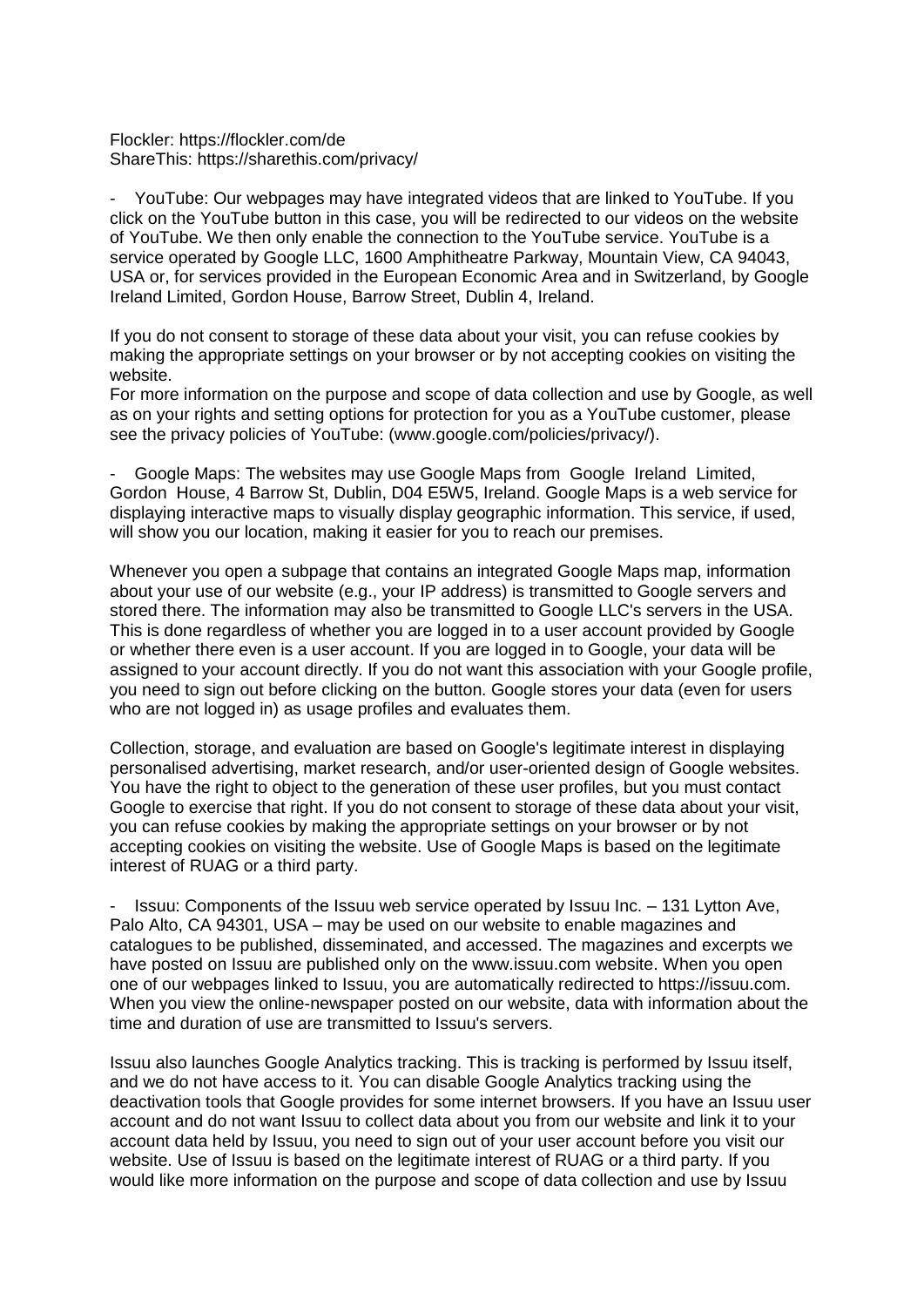and your privacy rights and settings options, please refer to Issuu's privacy information posted at https://issuu.com/legal/privacy.

Picturepark: Our webpages may use Picturepark, operated by Vision Information Transaction AG, Industriestrasse 25, 5033 Aarau, Switzerland. Picturepark is a contentmanagement system. It is used to manage content efficiently. Picturepark collects technical data and data on your visit and product use.

Use of this service is based on RUAG's legitimate interest. If you would like more information on the purpose and scope of data collection and use by Picturepark and your privacy rights and settings options, please refer to Picturepark's privacy information posted at https://picturepark.com/de/terms/privacy/.

- Google Tag Manager: Google Tag Manager may be installed on our website. Google Tag Manager is a service operated by Google LLC, 1600 Amphitheatre Parkway, Mountain View, CA 94043, USA or, for services provided in the European Union, by Google Ireland Limited, Gordon House, Barrow Street, Dublin 4, Ireland. This service enables us, as a marketer, to manage website tags via a user interface. The tags are implemented by the Google Tag Manager tool, a cookie-free domain that does not itself collect any personal data.

But Google Tag Manager can activate other tags that may collect data. Google Tag Manager does not access these data. The effect of disabling a domain or cookies applies to all tracking tags implemented using Google Tag Manager. Use of Google Tag Manager is based on RUAG's legitimate interest.

Further privacy details are available on Google's website at: https://policies.google.com/privacy?hl=de&gl=de.

- Google reCaptcha: Our webpages may use Google reCaptcha, operated by Google LLC, 1600 Amphitheatre Parkway, Mountain View, CA 94043, USA or, for services provided in the European Union, by Google Ireland Limited, Gordon House, Barrow Street, Dublin 4, Ireland. The test is used to distinguish whether input comes from a human or improperly by machine or automated processing means. The service entails sending the IP address and any other data Google may require for the reCaptcha service to Google and is based on our legitimate interest in ascertaining human agency on the Internet and in preventing misuse and spam. Use of Google reCaptcha may result in transmitting personal data to Google LLC's servers in the USA. Further information on Google reCaptcha and Google's privacy policy can be found at: https://www.google.com/intl/de/policies/privacy/.

- Webfonts: Our website may use external fonts to enhance viewing and show text and fonts clearly. The following providers may be used:

Google Fonts, a service operated by Google LLC, 1600 Amphitheatre Parkway, Mountain View, CA 94043, USA or, for services provided in the European Union, by Google Ireland Limited, Gordon House, Barrow Street, Dublin 4, Ireland.

FastFonts, operated by Monotype GmbH, Spichernstraße 2, 10777 Berlin. When a page is opened, the fonts are loaded into the browser cache for display

A link to the provider's servers is established for that purpose. As a result, the provider processes usage data, such as your IP address.

Use of these services is based on RUAG's legitimate interest.

To learn about the purpose and scope of the processing of your data, and about your rights and ways to protect your privacy, please visit the following websites where the privacy policies of the aforementioned providers can be viewed:

Google Fonts: https://www.google.com/intl/de/policies/privacy/

FastFonts: https://www.fonts.com/info/legal bzw.

Monotype GmbH: https://www.unternehmen.online/meta/datenschutzerklaerung/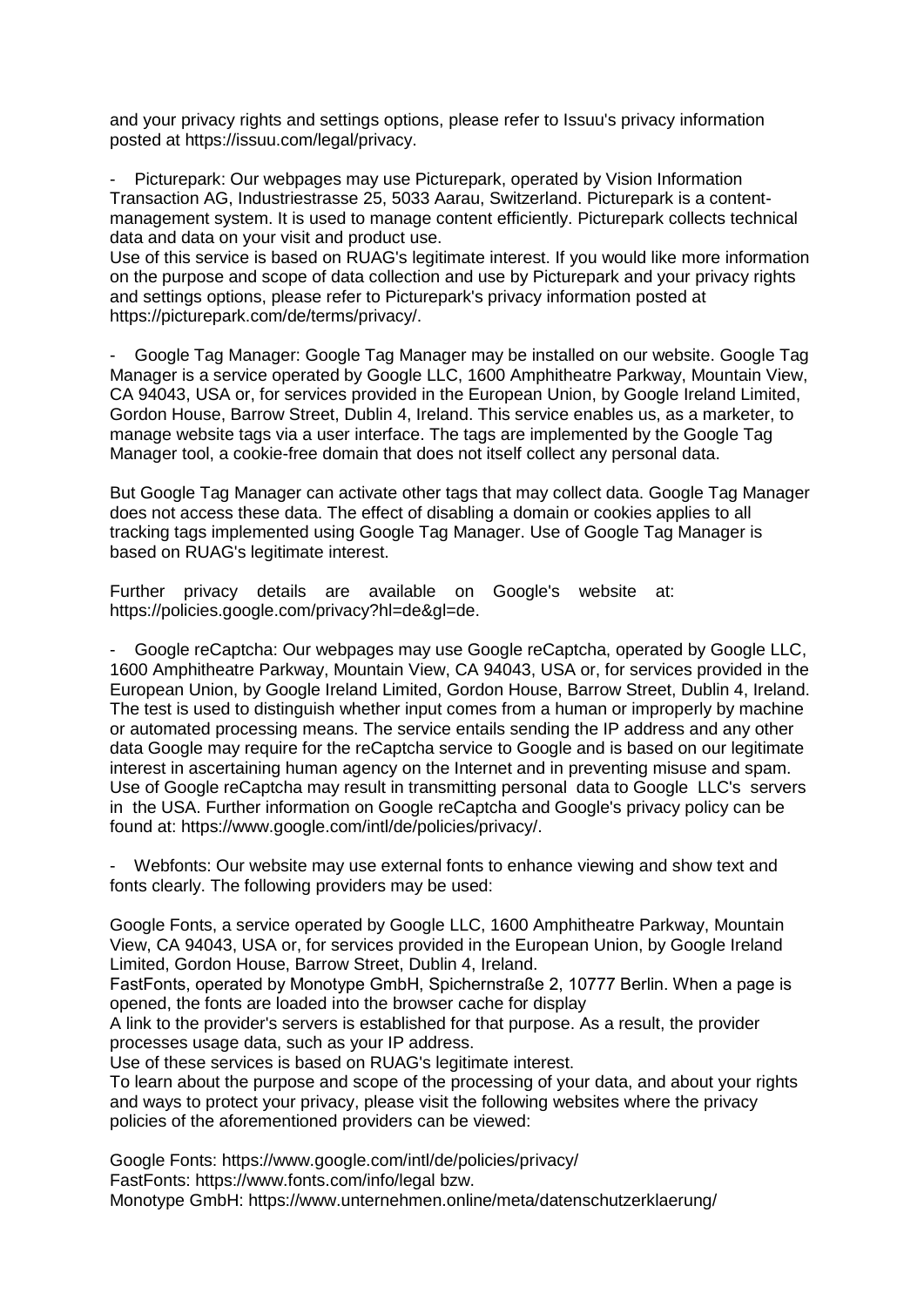Contact form: If you use our contact form to contact us, we will ask you for personal information. A valid e-mail address is must be provided for us to be able to respond to your submission. You may voluntarily furnish additional personal particulars.

Your particulars will be processed further by e-mail. For technical reasons, encrypted transmission of your contact details cannot be guaranteed. So, it is theoretically possible for unauthorized persons to access or falsify your data. Processing of the data for contact purposes is based on your freely given consent. By clicking the "Send" button, you agree to processing of your contact details for the purposes referred to above. You need to cancel the contact procedure if you do not agree. In that case, the contact form will not be sent, and your data will not be processed.

Your consent is the sole basis for processing the data entered on the contact form. You may withdraw your consent with future effect at data.protection(at)ruag.com at any time. We use your data only insofar as necessary to process your inquiries and for further correspondence with you. The data we collect to use in connection with the contact form will be stored to be able to process your query and any follow-up queries. Barring another statutory duty of retention, the data will be deleted in accordance with data protection law once your queries have been dealt with.

Use of e-mail: We may use your name and e-mail address to send you alerts, updates, event invitations and other information by e-mail, but will ask for consent first unless we have obtained your contact details from you in the context of our services. If you receive marketing communications from us and no longer wish to do so, you may unsubscribe at any time by following the link included in these e-mails. We may use a third party provider to understand if you open our e-mails or if you click on links included in them. You may prevent this by using the appropriate settings in your e-mail client.

Newsletter: If you are offered the option of ordering a newsletter on our website and register for the newsletter, we may process the data we have collected from you in this connection.

Your e-mail address is the only particular required to be able to send you the newsletter. Your e-mail address may be stored so that we can send you the newsletter. The legal basis is your consent. Furnishing any additional details and information, indicated separately, will be voluntary. Those data may be used for the purpose of addressing the e-mail newsletter to you personally and/or personalizing it for you. We keep your consent on record and are bound to make the content of that record available on request.

If you register for an e-mail newsletter, we may electronically record and store the personal data and particulars that you furnish and transmit to us. Initially, the purpose of this processing is to complete the so-called double opt-in procedure for you to consent to the regular sending of the e-mail newsletter. What this involves is that after you have furnished your data and particulars, we will send you an e-mail to the e-mail address you have given asking you for your confirmation that you would like the newsletter to be sent. If you do not confirm your registration, your data will be deleted. If you confirm, we store your IP address and the time of confirmation.

This procedure is intended to verify that you have indeed registered for the e-mail newsletter and to enable us to detect and prevent any potential misuse of your personal data. The legal basis is to protect our legitimate interests or those of a third party. Please be advised that we may monitor the activity of the readers of our e-mail newsletter. To perform this monitoring, the e-mails we send contain what are known as web beacons or tracking pixels. These web beacons or tracking pixels are single-pixel image files optionally provided by our service provider to measure the performance of our newsletters. The integrated web beacons/tracking pixels and assessment of clicks on the links embedded in our newsletter are run on the servers of our service provider, Mailchimp (Mailchimp is operated by The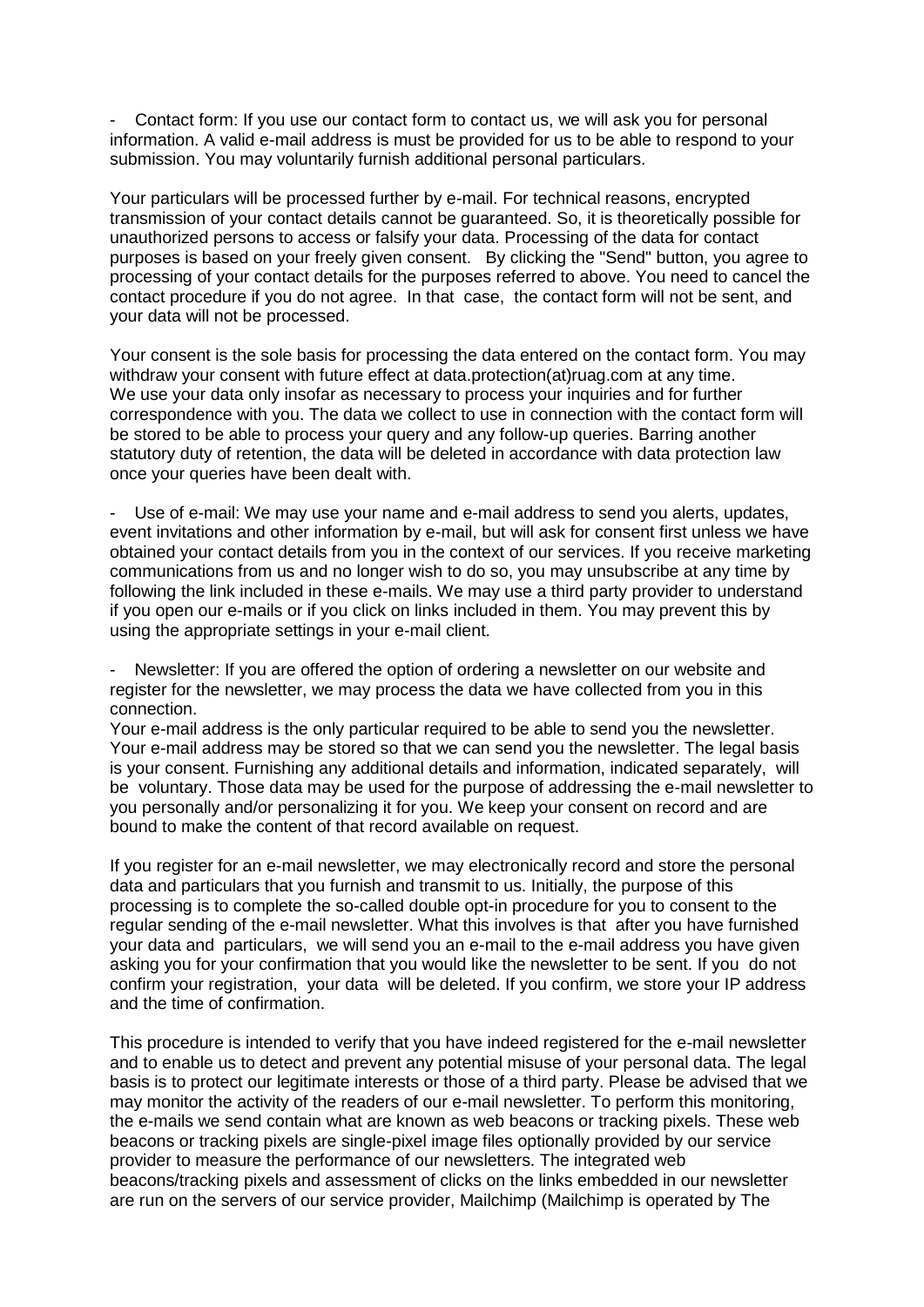Rocket Science Group LLC, d/b/a Mailchimp, 675 Ponce de Leon Ave NE, Suite 5000, Atlanta, GA 30308, USA), and your e-mail address and a personal identifier will be placed on the servers for statistical and analytical purposes. The legal basis is your consent.

Further information on Mailchimp and Mailchimp's privacy policy can be found at: https://mailchimp.com/legal/privacy.

No tracking takes place if your default settings in your e-mail program disable image from being displayed. In this case, the newsletter will not be fully displayed and all functions may not be available for you to use. The tracking described above will be activated when you allow images to be displayed.

The data collected during registration (your e-mail address and any information you have voluntarily disclosed) will be deleted as soon as the data are no longer needed for the purposes for which they were collected, for instance, if you unsubscribe from the newsletter or withdraw your consent.

The data and information gathered using the tracking function will be stored for as long as you remain subscribed to the newsletter. If you unsubscribe or withdraw your consent, your data will continue to be stored in an anonymised form purely for statistical purposes.

- Online shop: Our website optionally lets you order goods from our online shop as a registered customer or as an unregistered visitor. Once you have registered, you would like to place another order you can log in to our shop again directly using your e-mail address and your password, without having to re-enter your contact details. Your personal data are entered with the aid of an input mask, transmitted to us, and stored.

If you place an order using our website and register with our online shop, we will collect personal data from you, such as title, first name, last name, e-mail address, address, and telephone number.

Processing of the personal data that you enter is necessary to be able to fulfil the contract or complete precontractual steps, to fulfil a legal obligation, or to protect the legitimate interests of RUAG or a third party. Otherwise, your data will be processed only if you have given your consent. You may at any time withdraw your consent with future effect. Barring another statutory duty of retention, your personal data will be deleted when they are no longer needed for the stated purposes. You may also place orders without registering. In this case, though, you will have to re-enter your data with every order each time.

We process the information you provide for orders made as an unregistered visitor to fulfil the contract or complete precontractual steps. We store the information you have provided for the time it takes to process and handle your order. Your data will then be deleted insofar as not at variance with another statutory duty of retention. We may use a range of services from service providers to operate and optimise our website and our services and perform the contract. Carrying out the tasks involved, in particular central IT services, hosting of our website, and product delivery, requires transferring the data to those service providers. We always act to ensure the highest possible level of security when transferring your personal data. We give you our assurances that we have selected these service providers with care and that they are contractually bound. We also warrant that suitable data protection safeguards and security measures have been arranged with the companies that we engage as data processors (e.g., for website hosting). We transfer the personal data that are needed to be able to deliver goods that have been ordered, e.g., first name, last name, and address, to the logistics companies and parcel/postal delivery providers specified when orders are placed, e.g., DHL, DPD, UPS, or Hermes. In particular, as required for contract performance and protecting our legitimate interests or those of third parties.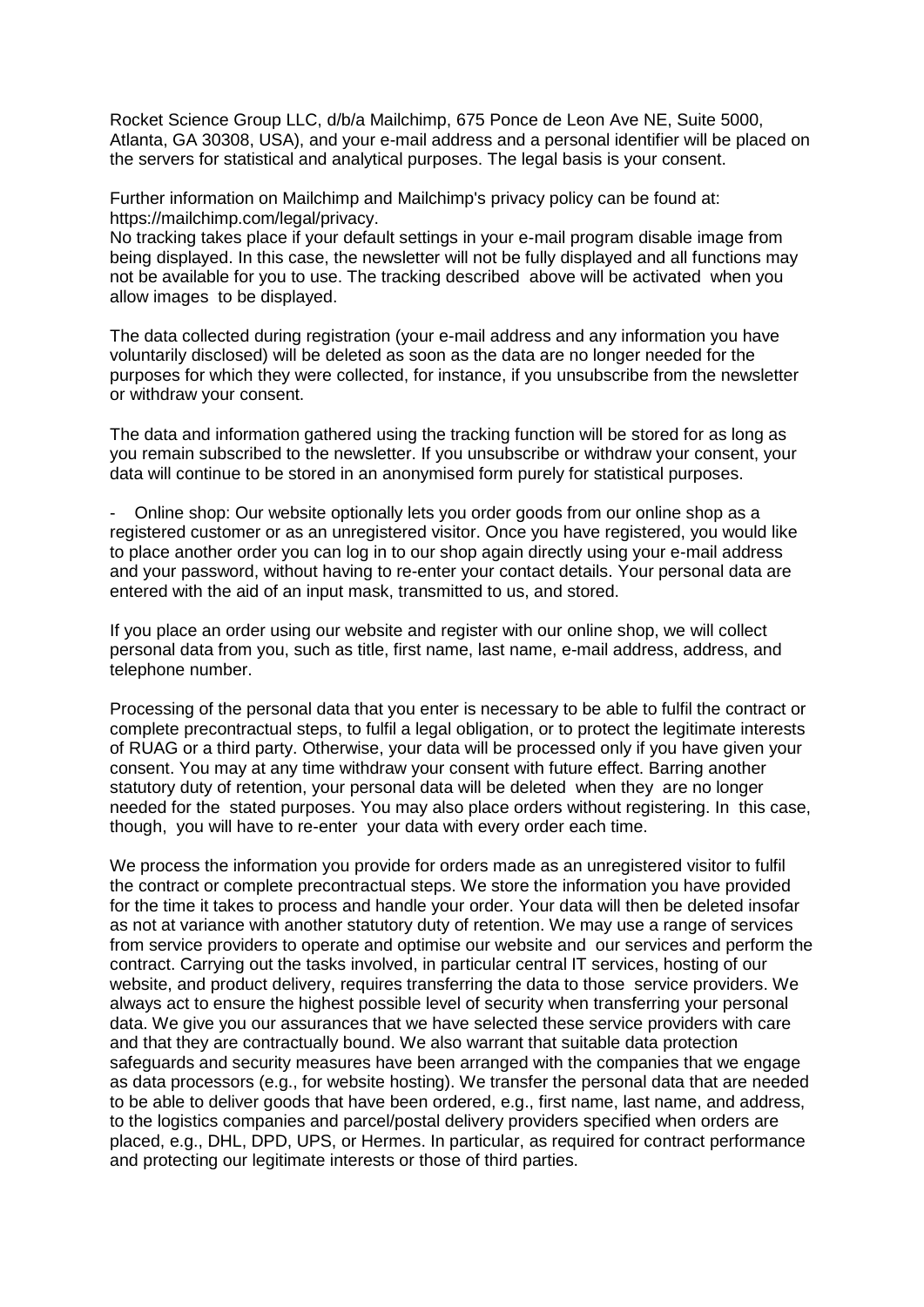Payment using Paypal: If you decide to pay for your order using the online payment service provider PayPal, your contact details will be transmitted to PayPal as part of the ordering process. PayPal is offered by PayPal (Europe) S.à.r.l. & Cie. S.C.A., 22-24 Boulevard Royal, L- 2449 Luxembourg.

PayPal thus functions as an online payment service provider acting as a fiduciary offering buyer protection services.

The main personal data transmitted to PayPal are first name, last name, address, telephone number, IP address, e-mail address, or other data needed for order processing, along with such order-related data as number of items, item number, invoice amount, and percentage taxes, billing information, etc.

Transmission of these data is necessary to be able to process your order according to the payment method you have selected, in particular to confirm your identity and manage your payment and the customer relationship. Please be advised that PayPal may also forward personal data to service providers, subcontractors, or other affiliated companies insofar as this is necessary to perform the contractual obligations ensuing from your order or external processing of the personal data has been subcontracted.

Depending on the method of payment via PayPal selected (e.g., invoicing or direct debit), PayPal may transmit the personal data it has received it to credit bureaus. The data are transmitted to perform the identity and credit check in relation to the order you have placed. The credit bureaus concerned and the data generally processed by PayPal are available in PayPal's privacy notice at: www.paypal.com.

Visiting our premises: When you enter our premises, we may make video recordings in appropriately marked areas for security and evidence purposes. In addition, when entering/signing in to our buildings, your name, address, employer, title, identification details, copies of documents, government-issued documents, mobile 'phone and telephone number(s), date of birth, all citizenship details (including previous citizenships), nationality details (including previous nationalities), residence permit(s), and place of residence are taken down and saved. We collect these personal data for security reasons and for compliance with regulatory requirements (trade compliance). Furthermore, you may be able to use a Wi-Fi service. In this case, we collect device-specific data when you sign in and ask you to give your name and your e-mail address.

Customer events: When we hold customer events (such as advertising events, sponsoring events, cultural and sporting events), we may also process personal data. Such data may include the name and address of the participants or interested parties and, other data depending on the event, for example your date of birth.

We may process this information for the purpose of carrying out customer events but also to get in direct contact with yourself and get to know you better. Further details can be found in the respective conditions of participation. Please read our Privacy Notice for Trade Fairs, Job Fairs, and Similar Events (available at www.ruag.com/de/datenschutz), should you need further information about how we process your personal data.

- Business partners: RUAG is working together with various companies and business partners, for example with suppliers, commercial customers of goods and services and with service providers (for example IT service providers). We may process personal data about the contact persons in these companies, for instance, their name, job, all citizenship details (including previous citizenships), nationality details (including previous nationalities), residence permit(s), place of residence, and title.. Depending on the field of activity, we are also required to scrutinize the relevant company and/or its employees. We will notify you separately if this applies. We may also process personal data about yourself to improve our customer orientation, customer satisfaction and customer loyalty (Customer Relationship Management).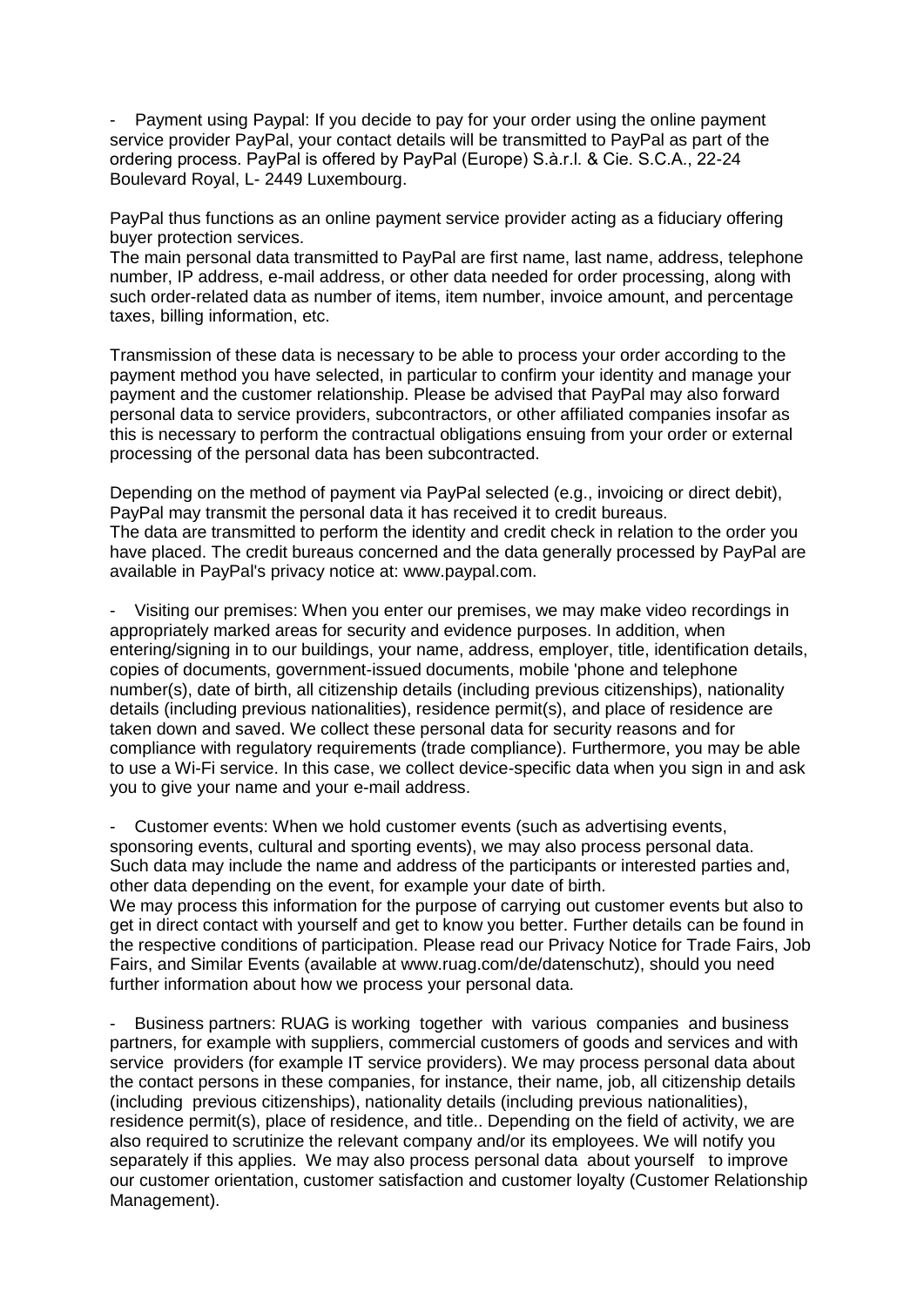- Administration: We may process personal data for our internal and group-internal administration. For example, we may process personal data in the context of IT or real estate management. We may also process personal data for accounting and archiving purposes and generally for checking and improving internal processes.

- Corporate transactions: We may also process personal data in order to prepare and process company and other transactions.

Job applications: We may also process personal data when you apply to us. As a general rule, we require the usual information and documents as well as the ones mentioned in a job advertisement. Please read our Applicant Privacy Notice (whose link has been referred to here above) for information about how we process your personal data collected in the course of a job application.

- Employment: We process personal data of our employees in the course of their employment. A dedicated RUAG Employee Privacy Notice is applicable in this regard.

Compliance with legal requirements: We may process personal data to comply with legal requirements. These include, for example, the operation of a whistleblowing scheme for reporting about suspected wrongdoings, internal investigations or the disclosure of documents to an authority if we have good reason to do so or are even legally obliged to do so. In this context we may process names and documentation or narratives referring to yourself or to a third party.

Protection of rights: We may process personal data in various constellations in order to protect our rights, for example to assert claims in and out of court and before local and foreign authorities or to defend ourselves against claims. For example, we may have process prospects clarified or submit documents to an authority. Authorities may also require us to disclose documents containing personal data. We process personal data on the following grounds:

#### for the performance of a contract;

for legitimate interests. This includes, for example, the interest in customer care and communication with customers outside of a contract; in marketing activities; in getting to know our customers and other people better; in improving products and services and developing new ones; in combating fraud, and the prevention and investigation of offences; in the protection of customers, employees and other persons and data, secrets and assets of the RUAG group; in the guarantee of IT security, especially in connection with the use of websites, apps and other IT infrastructure; in the guarantee and organisation of business operations, including the operation and further development of websites and other systems; in company management and development; in the sale or purchase of companies, parts of companies and other assets; and in the enforcement or defence of legal claims;

based on a consent, where such consent was obtained separately; and for compliance with legal and regulatory obligations.

You are generally under no obligation to disclose personal data to us. However, we must collect and process certain data in order to be able to conclude and perform a contract and for other purposes.

### **4. WHO DO WE SHARE YOUR PERSONAL INFORMATION WITH?**

Our employees have access to your personal data as far as it is necessary for the described purposes and the work of the employees concerned. They act in accordance with our instructions and are bound to confidentiality and secrecy when handling your personal data.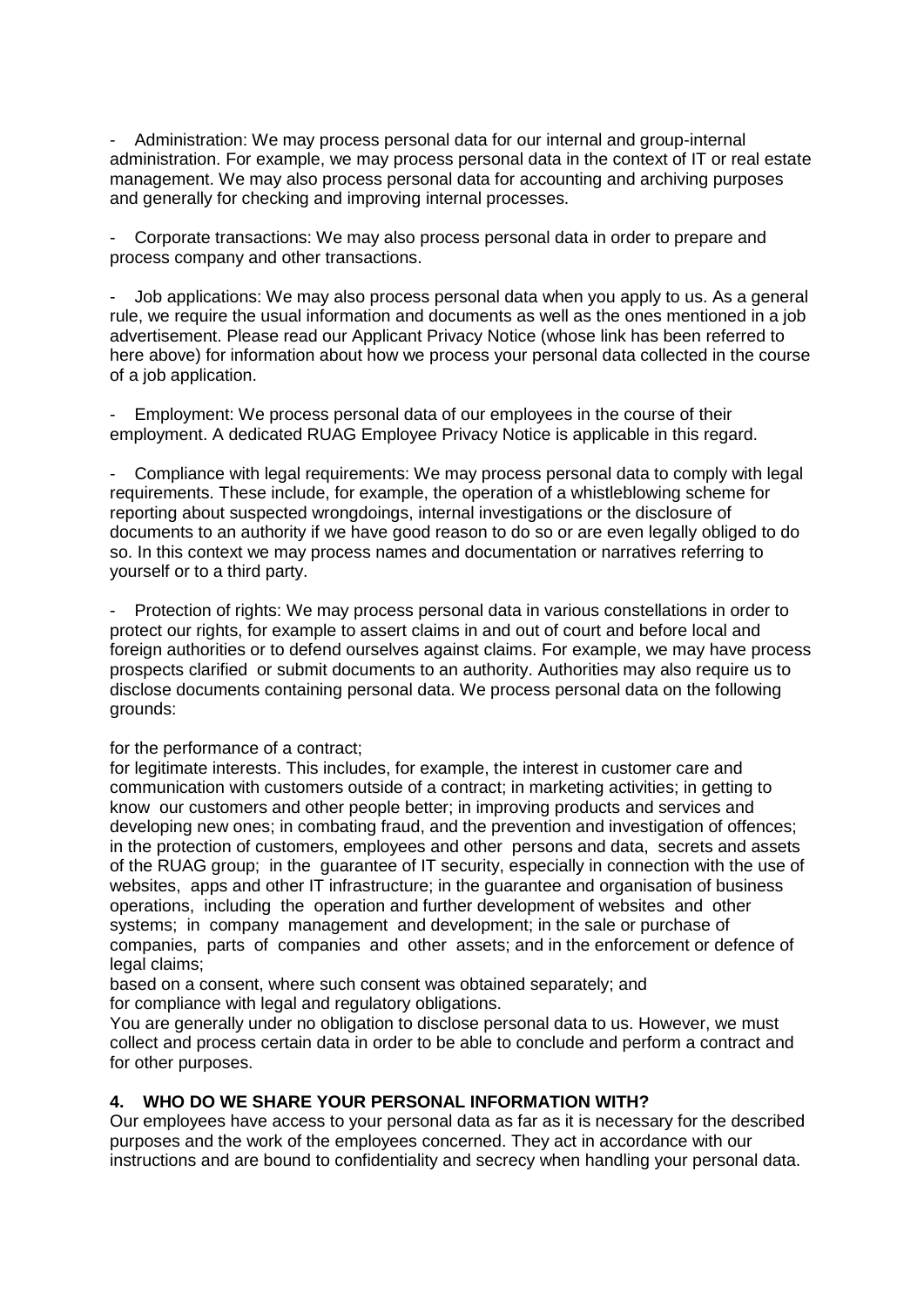We may also transfer your personal data to other legal entities within RUAG for the purpose of internal group administration and for the various processing purposes described in this Privacy Notice. This means that your personal data can also be processed and combined with personal data originating from another RUAG legal entity for the respective purposes.

We may also disclose your personal data to third party service providers who perform certain business operations on our behalf ("processors"), in particular:

IT services, for example data storage, cloud services, data analytics etc.;

- consulting services, for example tax consultants, lawyers, management consultants, recruitment etc.;
- logistics to deliver goods;
- administrative services, for example real estate management;
- business information and debt collection.

There are other cases where we may disclose your personal data, for instance:

We may disclose your personal data to third parties (for example authorities) if this is required by law. We also reserve the right to process your personal data in order to comply with a court order or to assert or defend legal claims or if we consider it necessary for other legal reasons.

We may disclose your personal data to third parties (for example acquirer) if this is necessary for a corporate transaction.

### **5. WHEN DO WE DISCLOSE YOUR PERSONAL DATA TO THIRD COUNTRIES?**

The recipients of your personal data (section 4) may be located abroad, including in countries even outside of Switzerland, the EU or the EEA which may not have laws that protect your personal data to the same extent as the laws in Switzerland, the EU or the EEA. If we disclose your personal data to a recipient in such a country, typically enter into a data transfer agreement to ensure adequate protection of your personal data, including contracts. Please contact the RUAG Data Protection Team (data.protection(at)ruag.com) should you need more information in this regard.

### **6. HOW DO WE PROTECT YOUR PERSONAL DATA?**

We apply appropriate technical and organisational security processes to safeguard the security of your personal data and to protect it against unauthorised or unlawful processing and to prevent the risk of loss, unintentional alteration, unintentional disclosure or unauthorised access.

### **7. HOW LONG DO WE RETAIN YOUR PERSONAL DATA?**

We retain your personal data for no longer than necessary for the purposes for which the information is collected or to comply with the statutory duty of retention. If you have given us consent, we will store your data until you withdraw your consent, unless there is another legal basis for processing your data and there are no statutory retention periods standing in the way of deletion.

### **8. WHAT ARE YOUR RIGHTS WITH RESPECT TO YOUR PERSONAL DATA?**

You have the following rights within the limits set forth in applicable law: You may inter alia request to access your personal data as processed by us, to ask us for correction or erasure, to request that the personal data you have provided to us be returned to you or transferred to the person of your choice, in a structured, commonly used and machine-readable format.